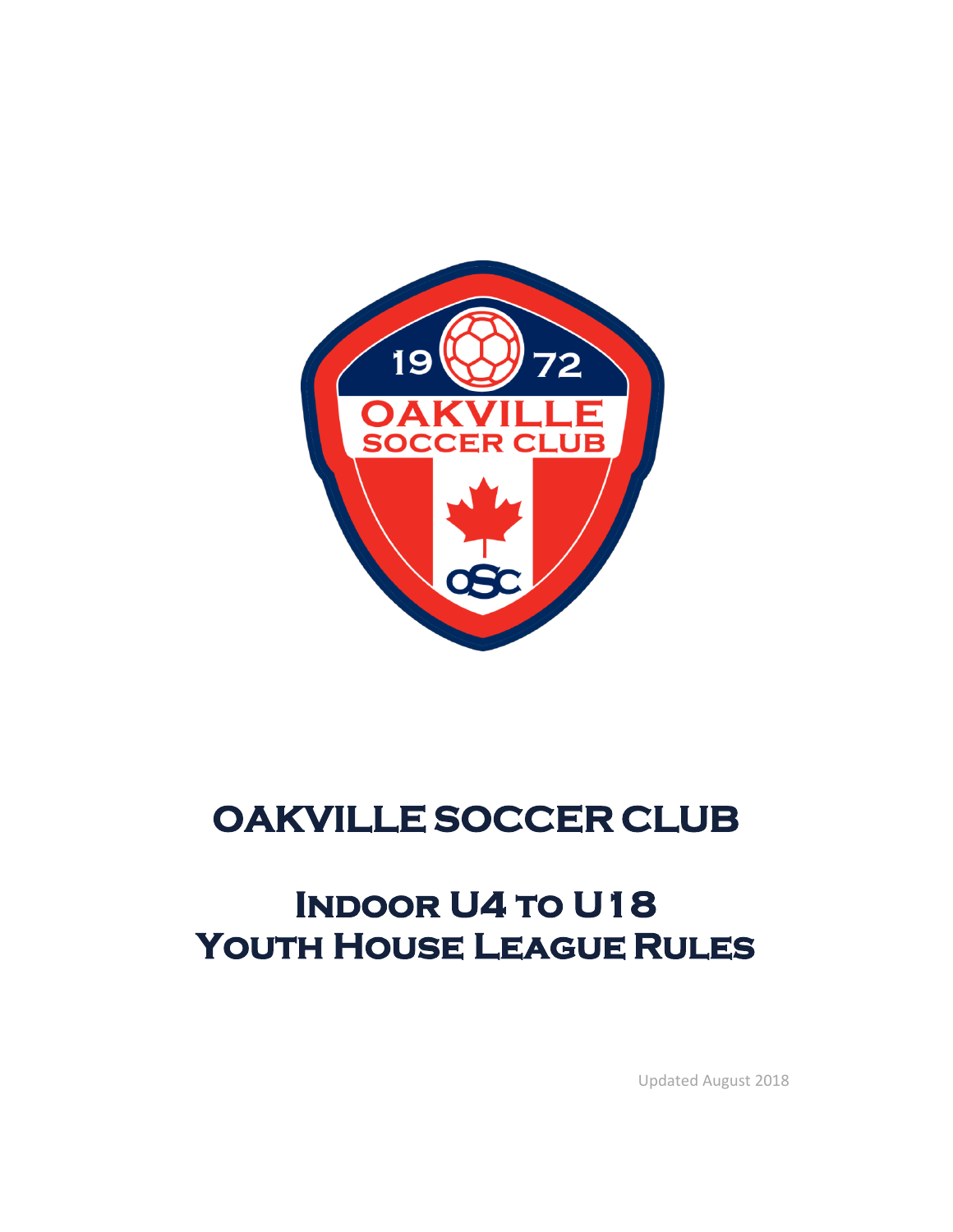# **Table of Contents**

| 2  |
|----|
| 2  |
| 2  |
| 3  |
| 4  |
| 5  |
| 6  |
| 7  |
| 8  |
| 9  |
| 9  |
| 10 |
| 12 |
| 13 |
| 13 |
| 13 |
| 14 |
|    |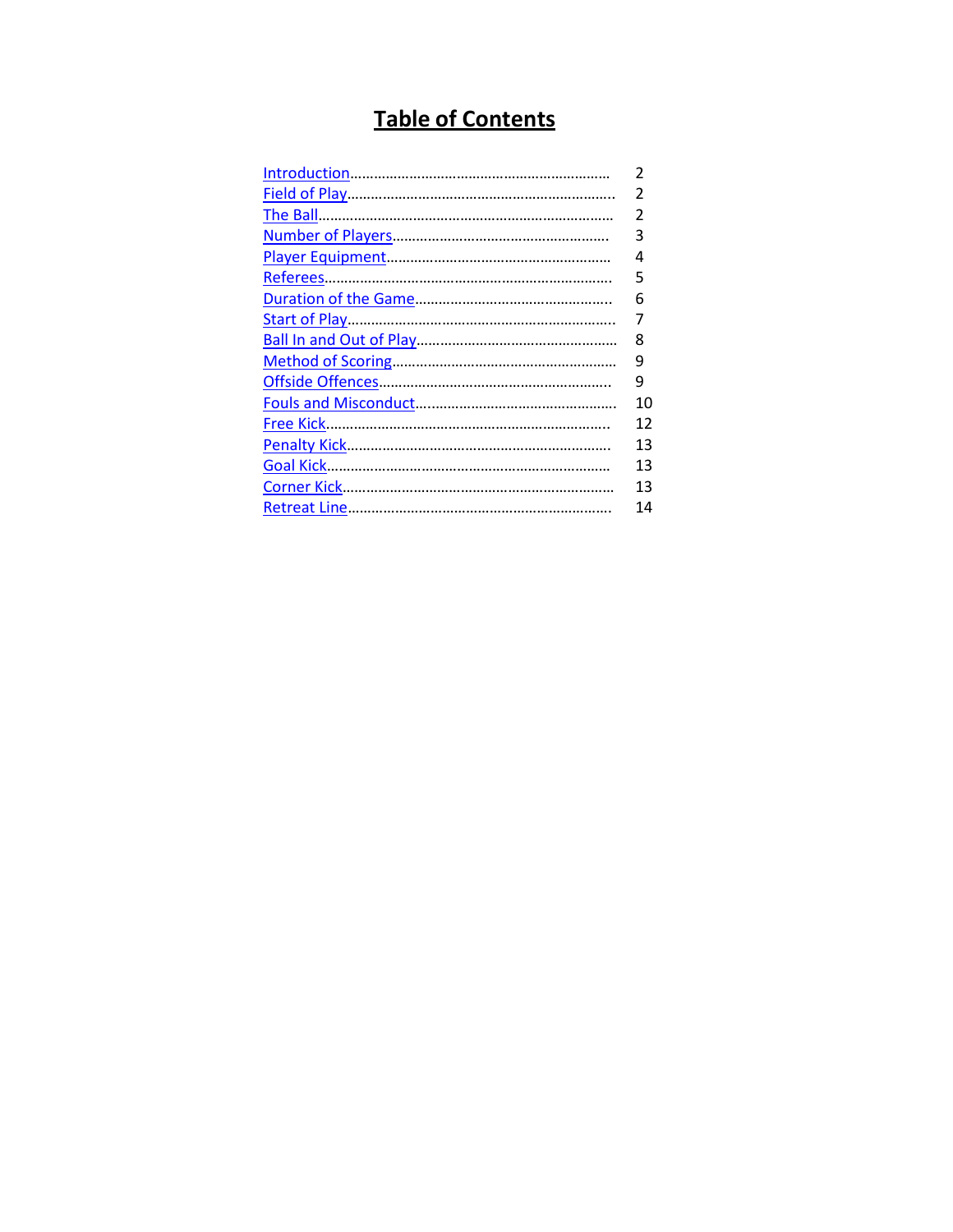#### <span id="page-2-0"></span>**Introduction**

The Indoor Rules for the Oakville Soccer Club have been designed to ensure that all participants have a positive playing experience. We look forward to a successful season and wish all players, coaches, and match officials the best of luck with their endeavours.

#### <span id="page-2-1"></span>**Rule 1: Field of Play**

U4/5 Active Start programs and U6 Fundamentals programs are played on 18 x 22 (metre) fields. U7 and U8 games are played on 36 x 22 (metre) fields. The field of play at Pine Glen is divided into 4 quadrants for U9 – U18 age groups.

# <span id="page-2-2"></span>**Rule 2: The Ball**

For U4 – U8 competitions, the ball shall be a size 3. For U9 – U12 competitions, the ball shall be a size 4. For U13 – U18 competitions, the ball shall be a size 5.

The ball shall be judged fit for play by the Referee, Learning Facilitator, and Game Leader and shall not be changed during the game unless authorized by the above.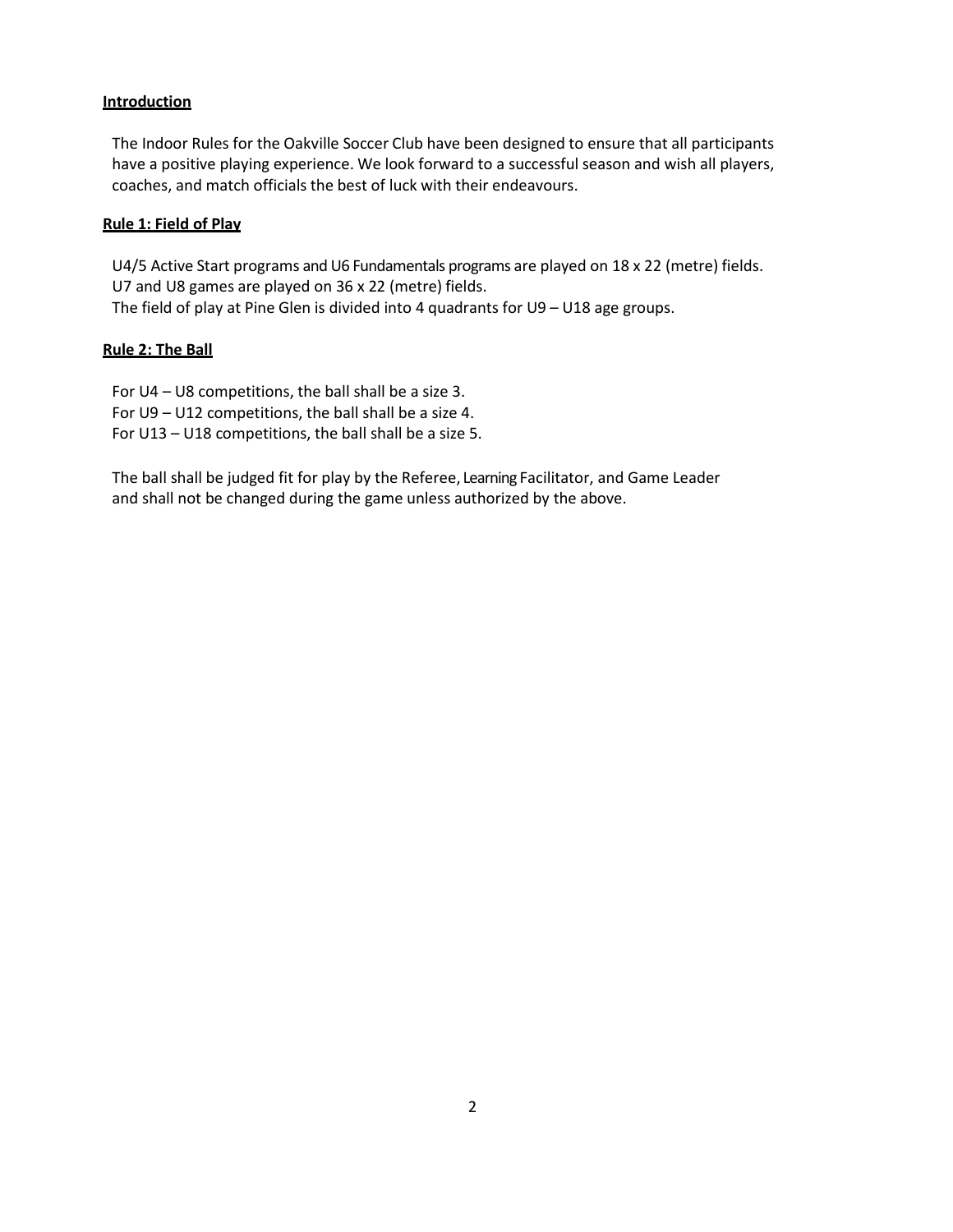#### <span id="page-3-0"></span>**Rule 3: Number of Players**

| Number of Players on the Field |   |                        |  |
|--------------------------------|---|------------------------|--|
| U4-U6                          | 3 | (NO Goalkeeper)        |  |
| U7-U8                          | 5 | (including Goalkeeper) |  |
| $U9-U12$                       | 7 | (including Goalkeeper) |  |
| U13-U18                        | 6 | (including Goalkeeper) |  |

For U7 – U12, if one team does not have enough players for a game, the other team should lend a player(s) for a scrimmage. Games will NOT be rescheduled for a shortage of players.

For U13 – U18, if one team does not have enough players within 5 minutes of kickoff time, that team will forfeit the game with a 1-0 result as scores and standings are tracked. In this case, the teams may then lend players and proceed with a scrimmage using the remaining game time.

- 1. Unless specified otherwise by the Rules of the Competition, a match shall be played by two teams. The rules of the competition shall state the number of players on each team who may be dressed to play. All persons dressed to play shall be subject to the authority and jurisdiction of the referee.
- 2. Substitutes may be used in any match in accordance with the rules of the competition. The game shall not be delayed to allow substitution, except for the substitution of the goalkeeper.
- 3. Substitution Rules (U7 U18): substitutions are done on the fly at any time.
- 4. Any of the other players may change places with the goalkeeper, provided that the referee is informed before the change is made, and provided also, that the change is made during a stoppage of the game.
- 5. When any player other than the goalkeeper is to be replaced, the substitute shall not enter the field of play until the player being replaced is within 1 metre of the bench area. Neither the player entering nor the player leaving may interfere with play while both are on the field. The substitution is completed when a substitute enters the field of play, from which moment the substitute becomes a player and the player being substituted ceases to be a player.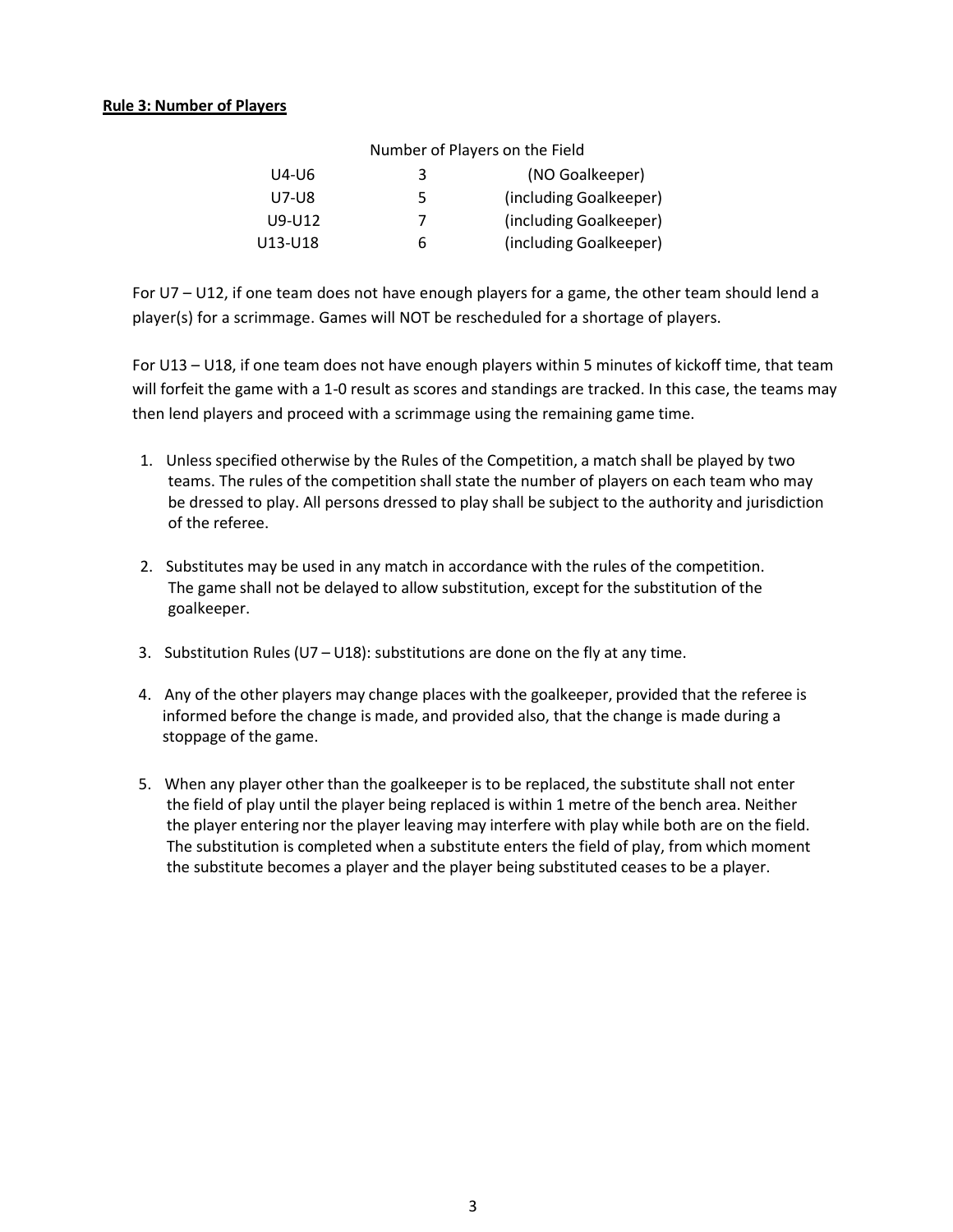#### <span id="page-4-0"></span>**Rule 4: Players' Equipment**

- 1. Players shall not wear anything which is dangerous to themselves or another player at the sole discretion of the referee. This includes all forms of jewelry, hard casts, and knee braces. This includes earrings, studs, eyebrow piercings, etc. The only exception is medical bracelets.
- 2. The basic equipment of a player shall consist of a numbered shirt, shorts, socks, shin guards, and footwear. Shin guards must be covered entirely by the socks. The footwear may be cleat or non-cleat athletic shoes (no metal cleats allowed).
- 3. Team colours shall not conflict with each other. Goalkeepersshall wear colours which distinguish them from each other, the other players, and from the referee.
- 4. The shirt must be tucked into the shorts.

*\*Only the numbered shirts will be provided by Oakville Soccer Club. Shorts, socks, shin guards, and footwear will not be provided.*

# **Infringements/Sanctions:**

<span id="page-4-1"></span>For any infringement of this playing rule, the player at fault shall be instructed to leave the field of play by the referee, when the ball next ceases to be in play. Play shall not be stopped immediately for an infringement of this playing rule. A player who is instructed to leave the field to adjust equipment or obtain missing equipment shall not return without first reporting to the referee, who must ensure that the player's equipment is in order. The player shall only re-enter the game at a moment when the ball has ceased to be in play.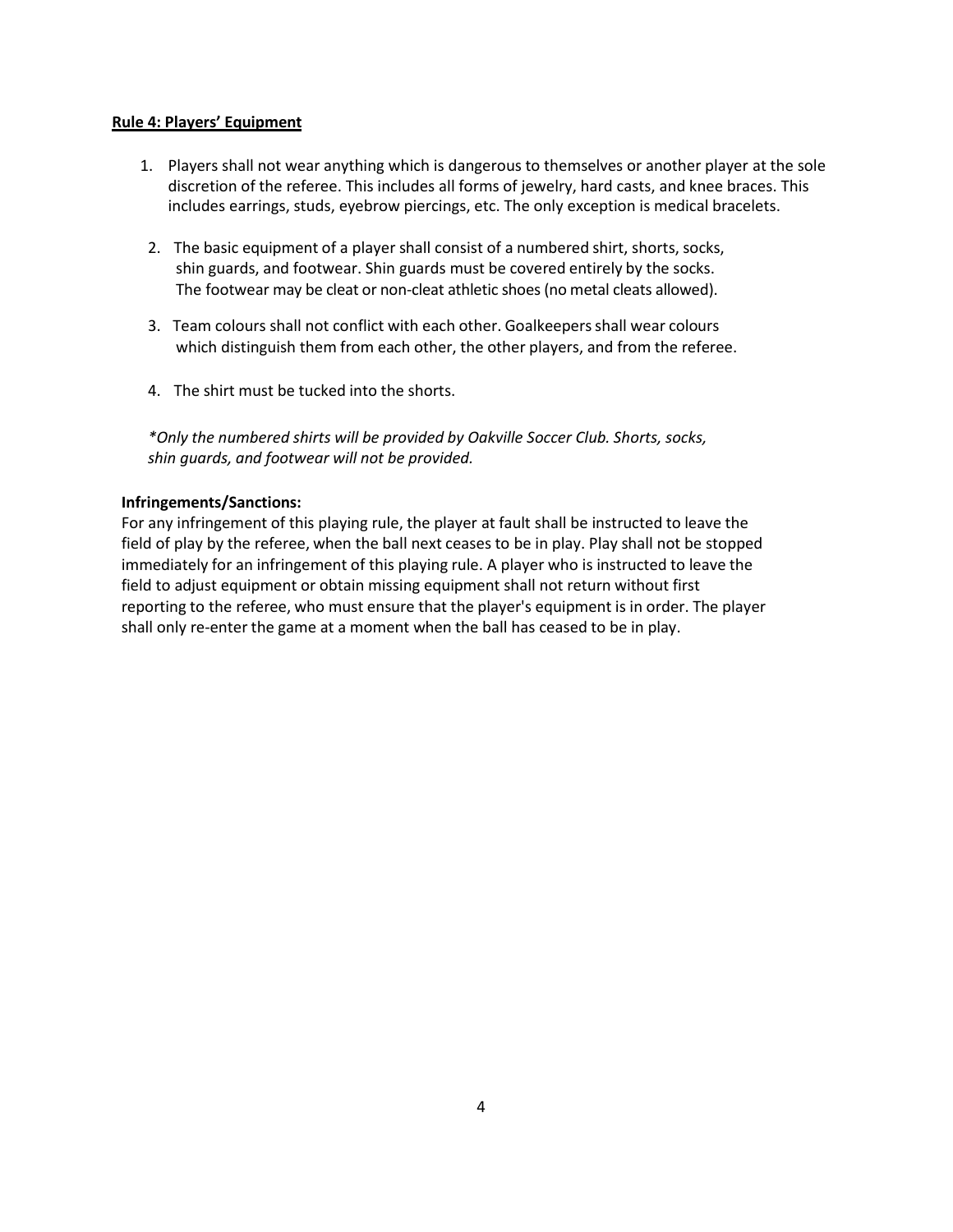#### **Rule 5: Game Leaders (U6 – U8)**

- Certified Game Leaders will be provided for U6 U8 games. The role of the Game Leader is to supervise and encourage the children to play the game correctly, and make it a fun learning environment for the players.
- It is expected that the coaches and Game Leaders will work together to create a safe and fun environment for the young players. If there are disagreements about issues such as a player's equipment, the coaches and Game Leaders will support FIFA Law 4 which is explained in the House League Manual.

# **Rule 6: Referees (U9 – U18)**

Each match is controlled by a referee who has full authority to enforce Ontario Soccer's Playing Rules for Indoor Soccer amended by the Oakville Soccer Club to meet the objectives and needs of its programs, as well as FIFA Laws of the Game. The authority and exercise of the powers granted to the referee by these playing rules commence as soon as the referee enters the field of play. The referee's powers of penalizing shall extend to offences committed when the ball is in play, the ball is out of play, or play has been temporarily suspended. The referee's decision on points of fact connected with the play shall be final, so far as the result of the game is concerned.

# **The referee(s) shall:**

- a) Enforce these playing rules;
- b) Refrain from penalizing in cases where by doing so, an advantage would be given to the offending team;
- c) Keep a record of the game;
- d) Have the discretionary power to stop the game for any infringement of the playing rules and to suspend or terminate the game whenever, by reason of the elements, interference by spectators, or other cause, such stoppage is deemed necessary. In such a case the referee shall submit a detailed report, within the stipulated time, and in accordance with the provisions set by OSC;
- e) U9 U12: Verbally caution any player guilty of misconduct or unsporting behaviour. For persistent infractions the referee shall ask the coach to remove the player for a cooling off period. The coach shall replace the player;
- f) U13 U18: Caution and Dismissal guidelines apply;
- g) Allow no person other than the players to enter the field of play without giving permission;
- h) Stop the game when of the opinion that a player has been seriously injured; have the player removed as soon as possible from the field of play, and immediately resume the game. If a player is slightly injured, the game must not be stopped until the ball has ceased to be in play. A player who is able to leave the field of play for attention of any kind, shall not be treated on the field of play. For U9-U12 the game shall be stopped upon any injury whether it is deemed serious or not;
- i) Signal for recommencement of the game after all stoppages; and decide that the ball provided for a match meets with the requirements of Playing Rule 2;
- <span id="page-5-0"></span>j) Keep the game on time.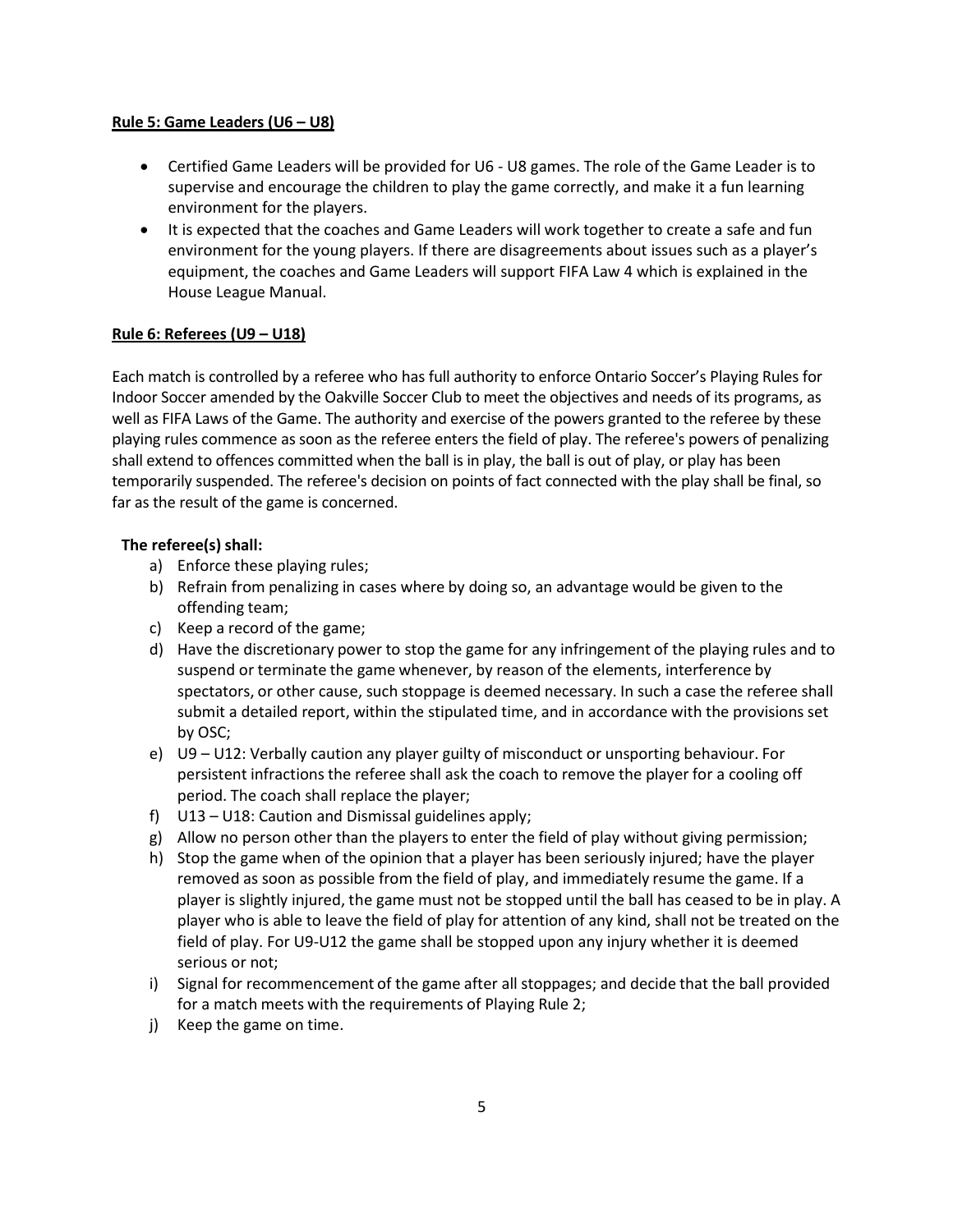#### **Rule 7: Duration of the Game**

**U4/5 Active Start =** 50 Minute Program **U6 Fundamentals =** 50 Minute Program **U7 – U12** = 50 Minute program – includes 10 minute warm up plus 2 x 20 minute halves **U13 – U18** = 50 Minute program – 2 x 25 minute halves

Time shall be extended to permit a penalty kick being taken at or after the expiration of the normal period in either half. At half time the interval shall not exceed three minutes except by consent of the referee.

As time is booked by the hour, any delay in the start of the game or during play will result in lost playing time. In no circumstances may a game infringe on the following time slot. Teams and players must not enter the field of play until the start of their time slot and must leave the field of play prior to the start of the time slot that follows theirs.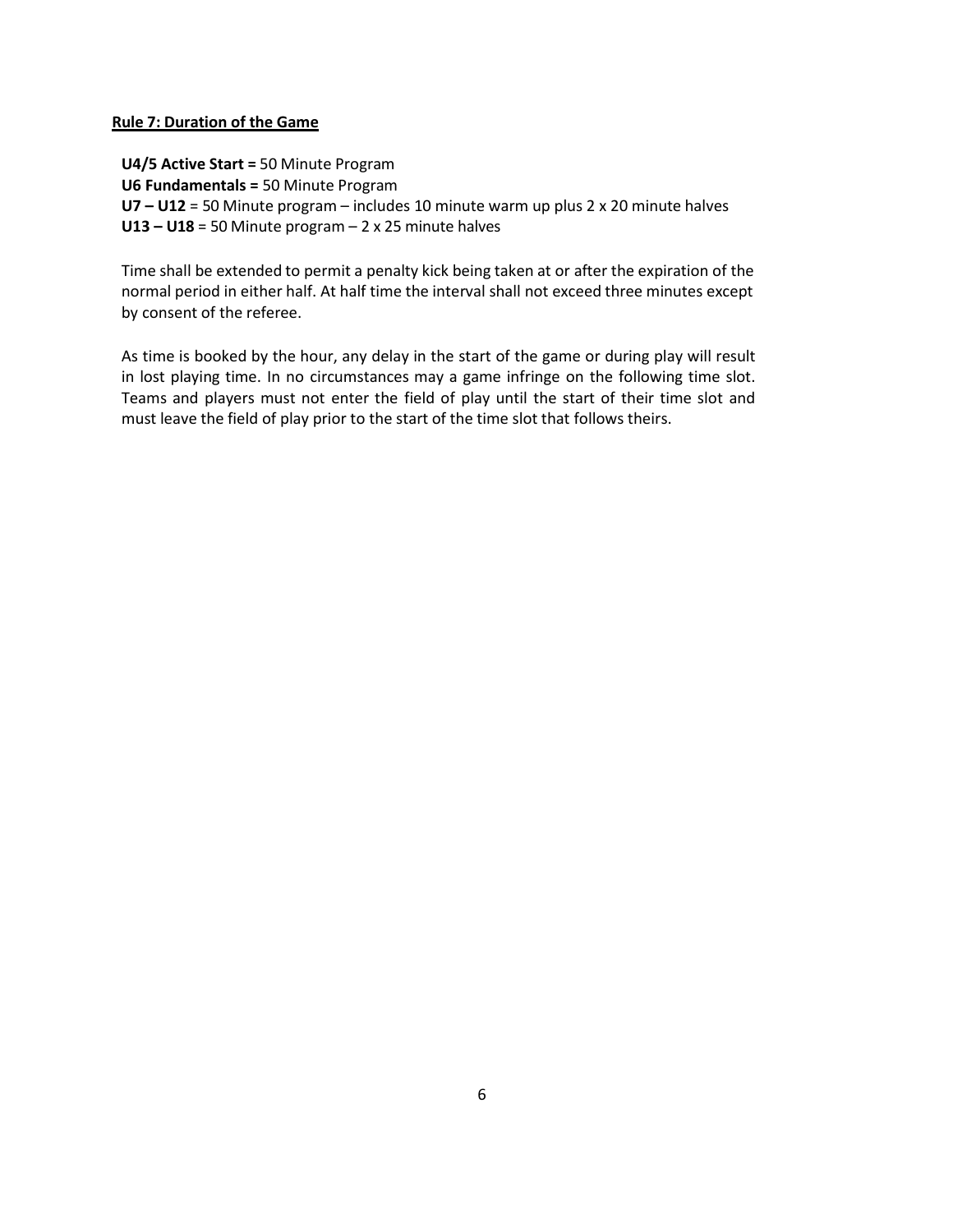#### <span id="page-7-0"></span>**Rule 8: The Start of Play**

- 1. **Preliminaries:** A coin is tossed and the team that wins the toss decides which goal it will attack in the first half of the game and kicks off in the second half of the game. The other team takes the kick-off to start the game. In the game's second half, the teams change ends and attack the opposite goals.
- 2. **Kick-Off**: A kick-off is the way of starting or restarting play:
	- a. at the start of the game;
	- b. after a goal has been scored;
	- c. at the start of the second half of the game; and
	- d. at the start of each period of extra time, when applicable.
- 3. A goal may not be scored directly from a kick-off.
- 4. **Kick-Off Procedure**: The referee having given a signal, the game shall be started by a player taking a place kick (i.e., a kick at the ball while it is stationary on the ground in the centre of the field of play) in any direction (i.e., forwards, sideways, or backwards) on the field of play. All players shall be in their own half of the field and every player of the team opposing that of the kicker shall remain not less than 5 metresfrom the ball until it is kicked-off. The ball is in play when it is kicked and moves. The kicker shall not play the ball a second time until it is touched or played by another player (this is also applicable to U7/8 as a dribble-in is not permitted at a kickoff).

#### **Infringements/Sanctions:**

<span id="page-7-1"></span>For any infringement of this playing rule, the kick-off shall be retaken, except in the case of the kicker playing the ball again before it has been touched or played by another player; for this offence, a free kick shall be taken by a player of the opposing team from the place where the infringement occurred.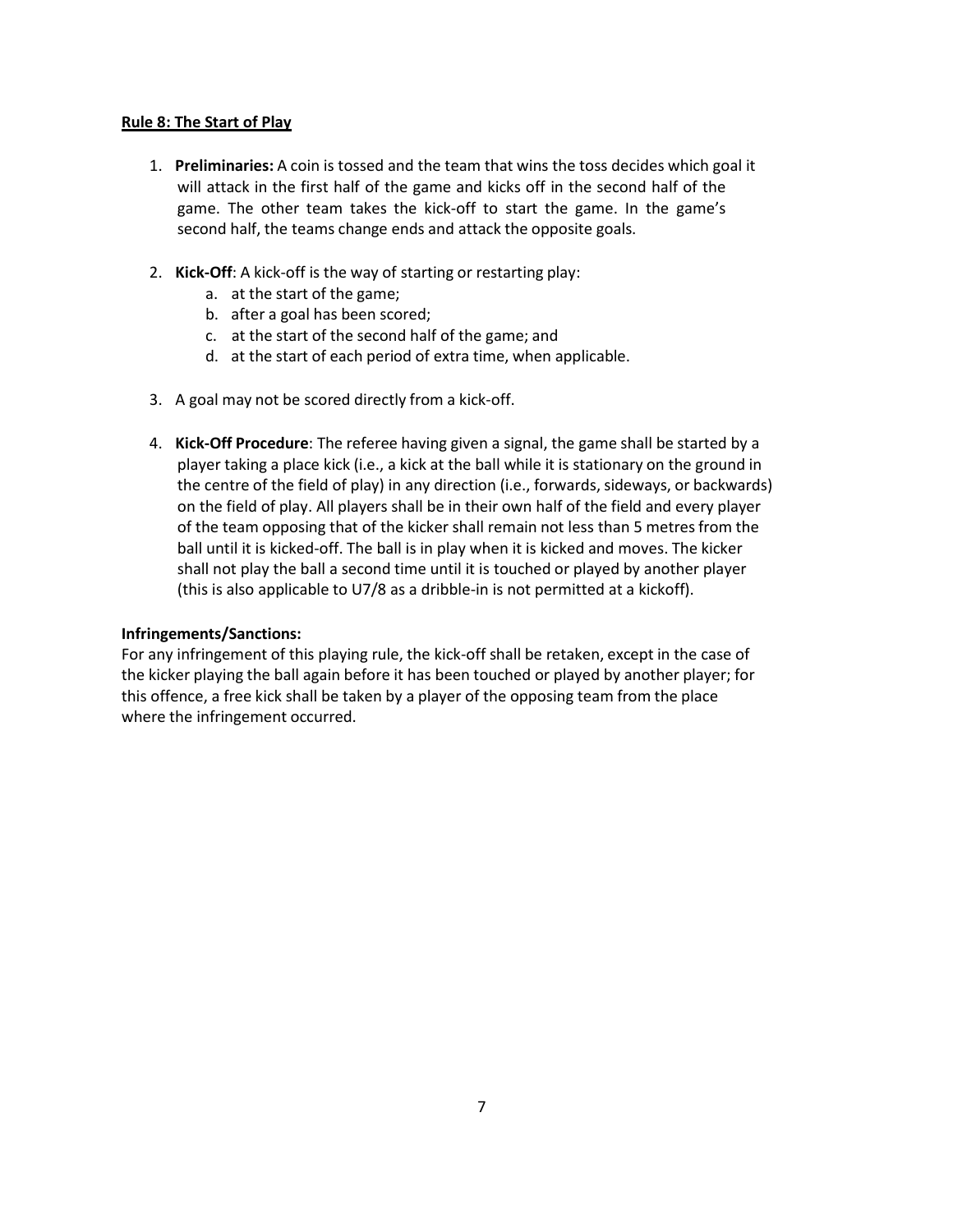# **Rule 9: Ball in and Out of Play**

**Ball Out of Play:** The ball is out of play when

- a. When it has wholly crossed the goal-line on the ground or in the air;
- b. When the game has been stopped by the referee; or
- c. When it has wholly crossed the touch-line on the ground or in the air, or makes contact with any part of the ceiling above the playing area.

For such contact on the ceiling, a free kick shall be awarded to the opposing team, below the point at which contact was made.

**Ball in Play:** The ball is in play all other times from the start of the match to the finish including

a. If it rebounds from a goal-post, cross-bar, corner-flag post, board or wall, including fixtures attached to the walls, into the field of play.

**Restarts**: If the ball should go out of play the ball will be put back in play by the a. Learning Facilitator (U4-U5) / Game Leader (U6)

- *I. The coaches act as facilitators who carry soccer balls during the game and when the ball leaves the field of play the coach rolls a new ball into play. This will ensure no player is running outside of the grid chasing the ball. It will also ensure the game flows.*
- b. Kick-ins and Dribble-ins (U7/U8)
	- *I. From every restart the opposition must be 5 metres from the player kicking the ball and the ball must be passed to a teammate before the opposition can touch the ball. The player also has the option to dribble the ball in.*
- <span id="page-8-0"></span>c. Kick-ins (U9+)
	- *I. When the whole of the ball passes over the touch-line, either on the ground or in the air, a kick in shall be awarded to the opposing team. The kick in shall be taken from the point that the ball crossed the line, from a point within 1 meter of the point closest to where the ball went out of play.* A GOAL MAY NOT BE SCORED DIRECTLY FROM A KICK-IN.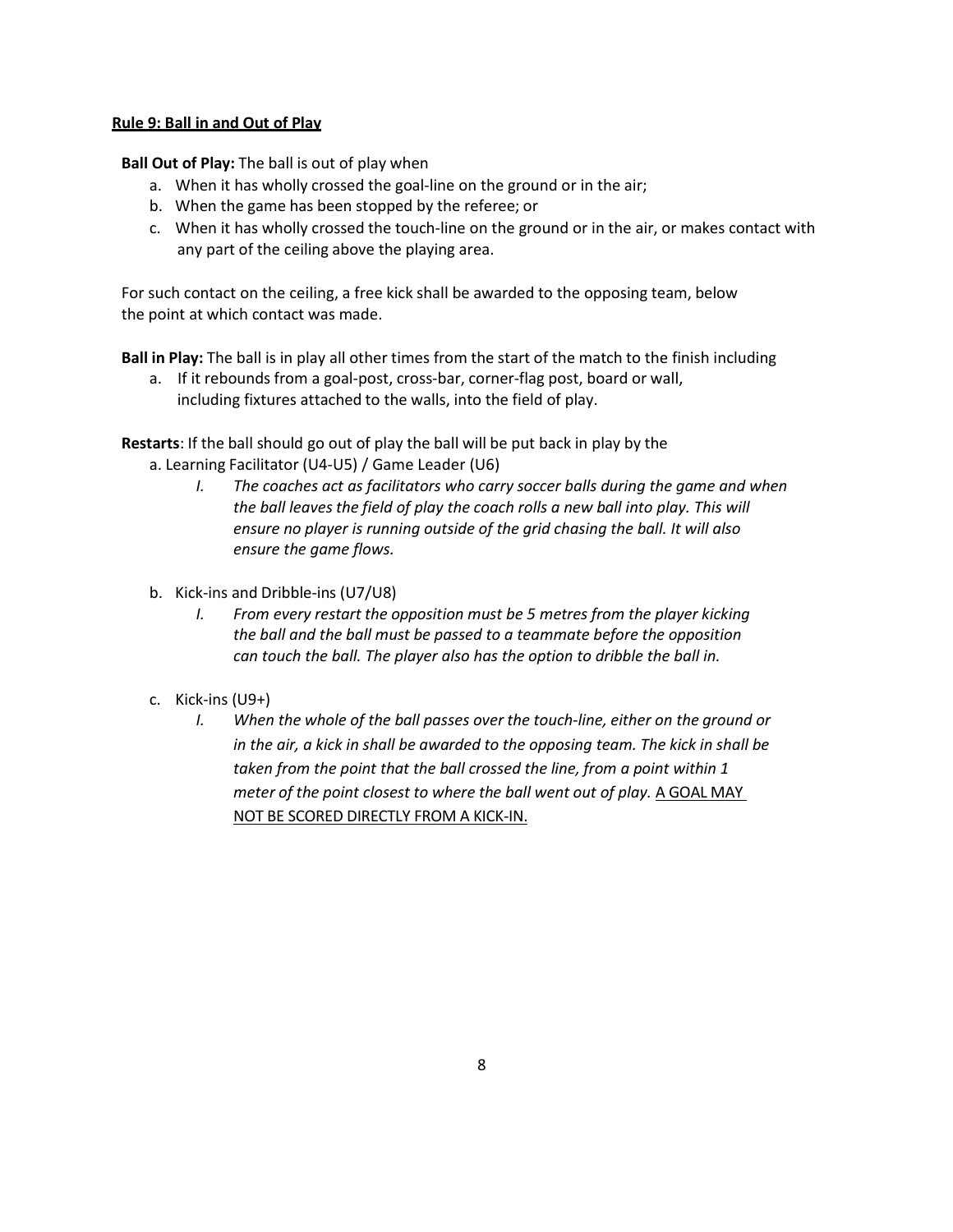# **Rule 10: Method of Scoring**

A goal is scored when the whole of the ball passes over the goal line, between the goalposts and under the crossbar, provided that no infringement of the rules has been committed previously by the team scoring the goal.

The team scoring the greater number of goals during the game shall be the winner. If both teams score an equal number of goals, or if no goals are scored, the game is drawn.

No standings are kept for OSC House League programsfor players U12 and under as per LTPD guidelines.

# <span id="page-9-0"></span>**Rule 11: Offside Offences**

There shall be no offside offence in indoor soccer.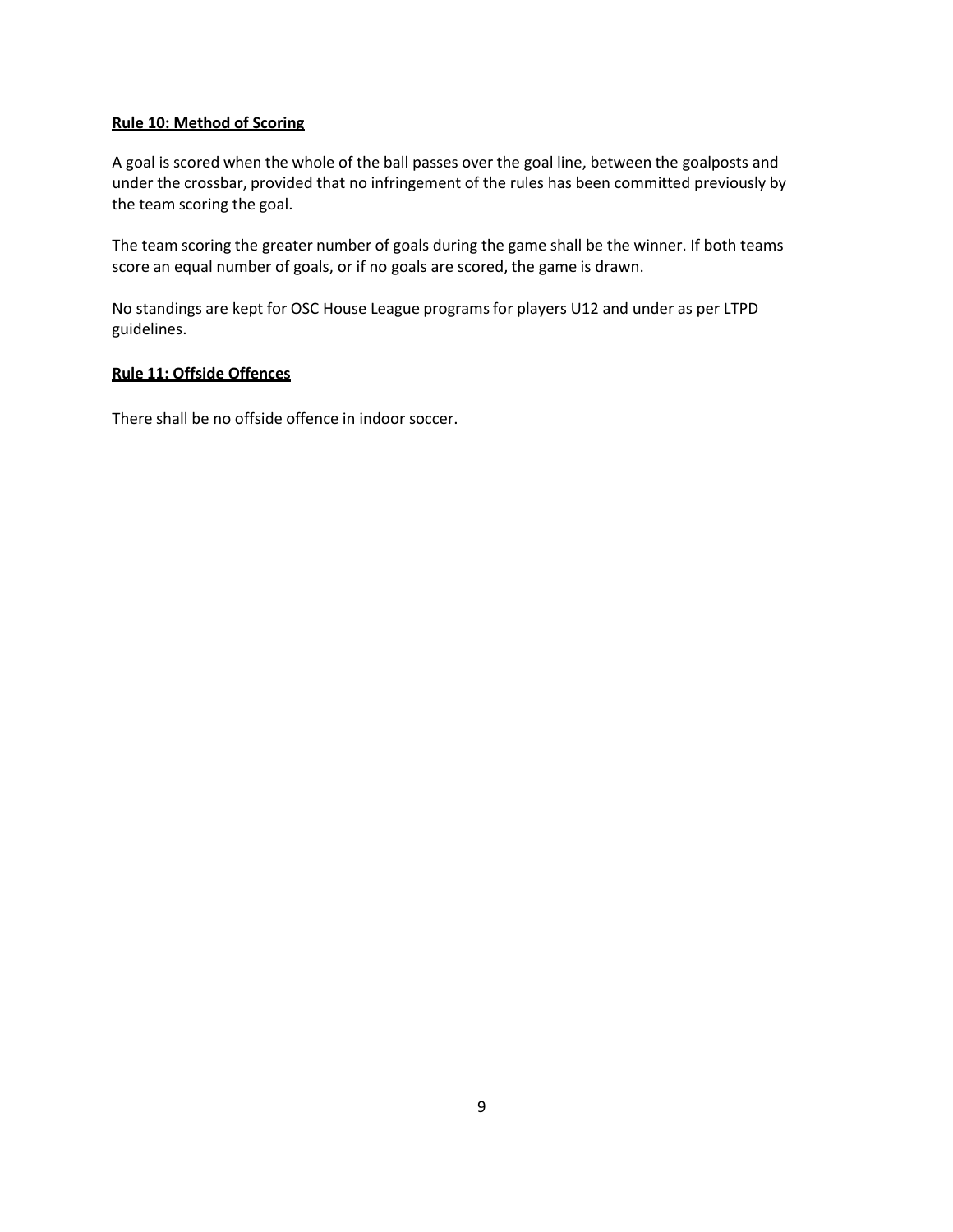#### <span id="page-10-0"></span>**Rule 12: Fouls and Misconduct**

A player who commits any of the following six offences in a manner considered by the referee to be careless, reckless, or involving disproportionate force:

- a) Kicks or attempts to kick an opponent;
- b) Trips or attempts to trip an opponent;
- c) Jumps at an opponent;
- d) Charges an opponent, including forcing into the boards;
- e) Strikes or attempts to strike an opponent; or
- f) Pushes an opponent;

Or who commits any of the following five offences:

- a) When tackling an opponent makes contact with the opponent before contact is made with the ball;
- b) Spits at an opponent;
- c) Holds an opponent;
- d) Handles the ball deliberately, i.e., carries, strikes or propels the ball with hand or arm (this does not apply to the goalkeepers within their penalty areas); or
- e) Slide tackles or attempts to slide tackle

Shall be penalized by the award of an indirect free kick to be taken by the opposing team from the place where the offense occurred. Should a player of the defending team commit one of the above eleven offences within the penalty area, the player shall be penalized by a penalty kick.

A penalty kick can be awarded irrespective of the position of the ball, if in play, at the time an offence within the penalty area is committed.

A player when playing as a goalkeeper and within the penalty area commits any of the following five offences:

- a. Takes more than six seconds while controlling the ball with her/his hands, before releasing it from her/his possession,
- b. Touches the ball again with her/his hands after it has been released from her/his possession and has not touched any other player,
- c. Touches the ball with her/his hands after it has been deliberately kicked to her/him by a team-mate (not to be called in U7/U8)
- d. Touches the ball with her/his hands after she/he has received it directly from a kick-in taken by a team-mate,
- e. Wastes time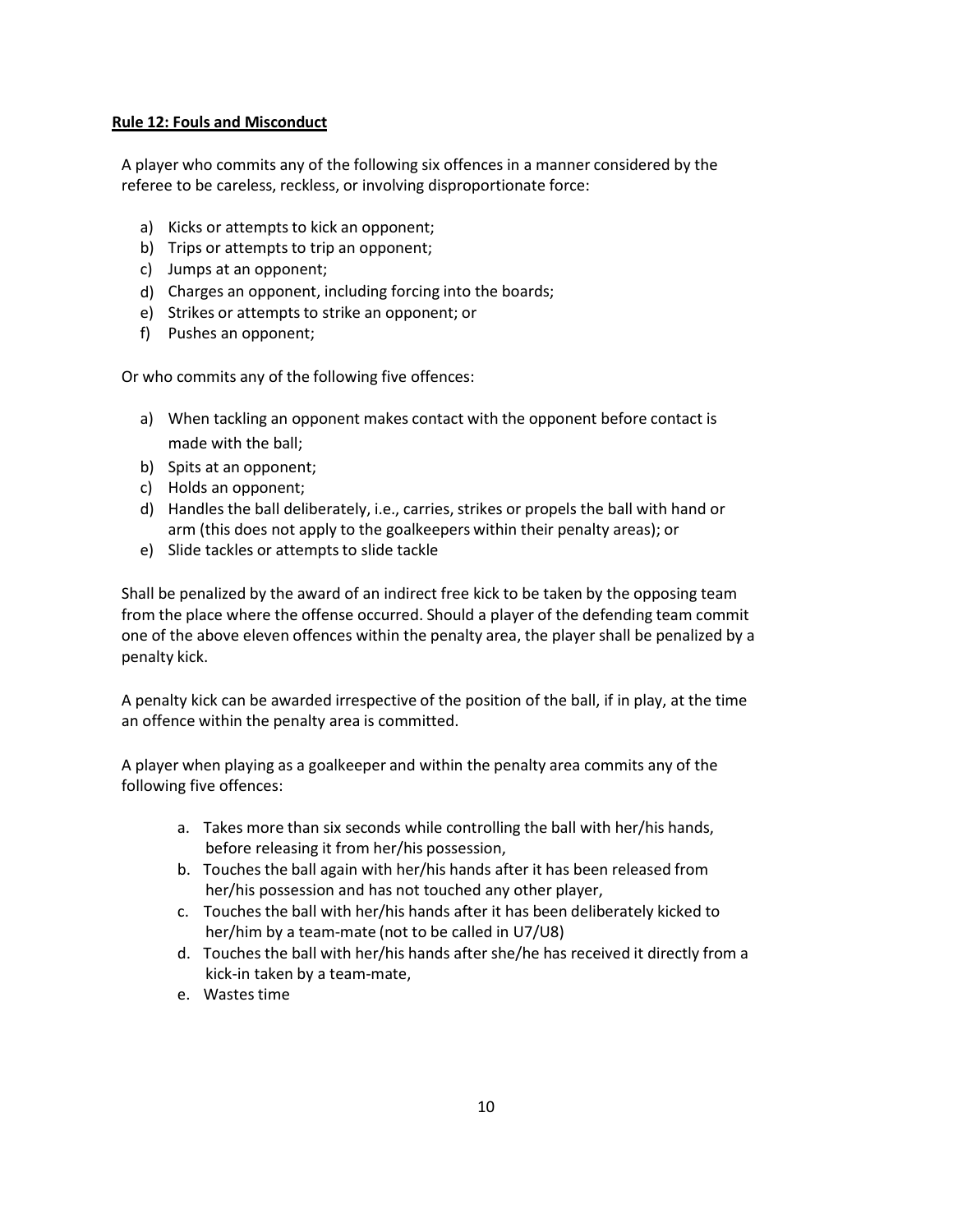Shall be penalized by the award of an indirect free kick to be taken by the opposing side from where the infringement occurred. If it occurred in the penalty area, the ball will be taken out of the area parallel to where the infringement occurred.

A player shall be cautioned (U13-18) and shown a yellow card if, in the opinion of the referee, the player:

- a. Is guilty of unsporting behavior;
- b. Shows dissent by word or action;
- c. Persistently infringes the Playing Rules Of Indoor Soccer;
- d. Delays the restart of play;
- e. Fails to respect the required distance when play is restarted with a corner kick or a free kick;
- f. Enters the field of play without the referee's permission other than in the act of substitution;
- g. Deliberately leaves the field of play without the referee's permission other that in the act of substitution or directly returning to the team bench after serving a time penalty; or
- h. Slide tackles or attempts to slide tackle.

If the referee stopped play to administer the caution, a free kick shall be awarded to the opposing team from the place where the offence occurred, unless a more serious infringement of the playing rules was committed.

A player shall be sent off the field of play and shown the red card (U13-18) if, in the opinion of the referee, the player:

- a. Is guilty of a serious foul play;
- b. Is guilty of violent conduct;
- c. Spits at an opponent or any other person;
- d. Denies the opposing team a goal or an obvious goal-scoring opportunity by deliberately handling the ball (this does not apply to a goalkeeper within her/his own penalty area);
- e. Denies an obvious goal-scoring opportunity to an opponent moving towards the player's goal by an offence punishable by a free kick or a penalty kick;
- f. Uses offensive, insulting or abusive language and/or gestures towards a player or referee;
- g. Receives a second caution in the same match.

In the event a red card is issued, the offending team will play short for 5 minutes. The time penalty will be served until the time expires and the penalty will commence when the game has restarted.

<span id="page-11-0"></span>If play is stopped by reason of a player being ordered from the field of play for an offence without a separate breach of the playing rule having been committed, the game shall be resumed by a free kick awarded to the opposing team from the place where the infringement occurred, subject to the over-riding conditions imposed in Playing Rule 13.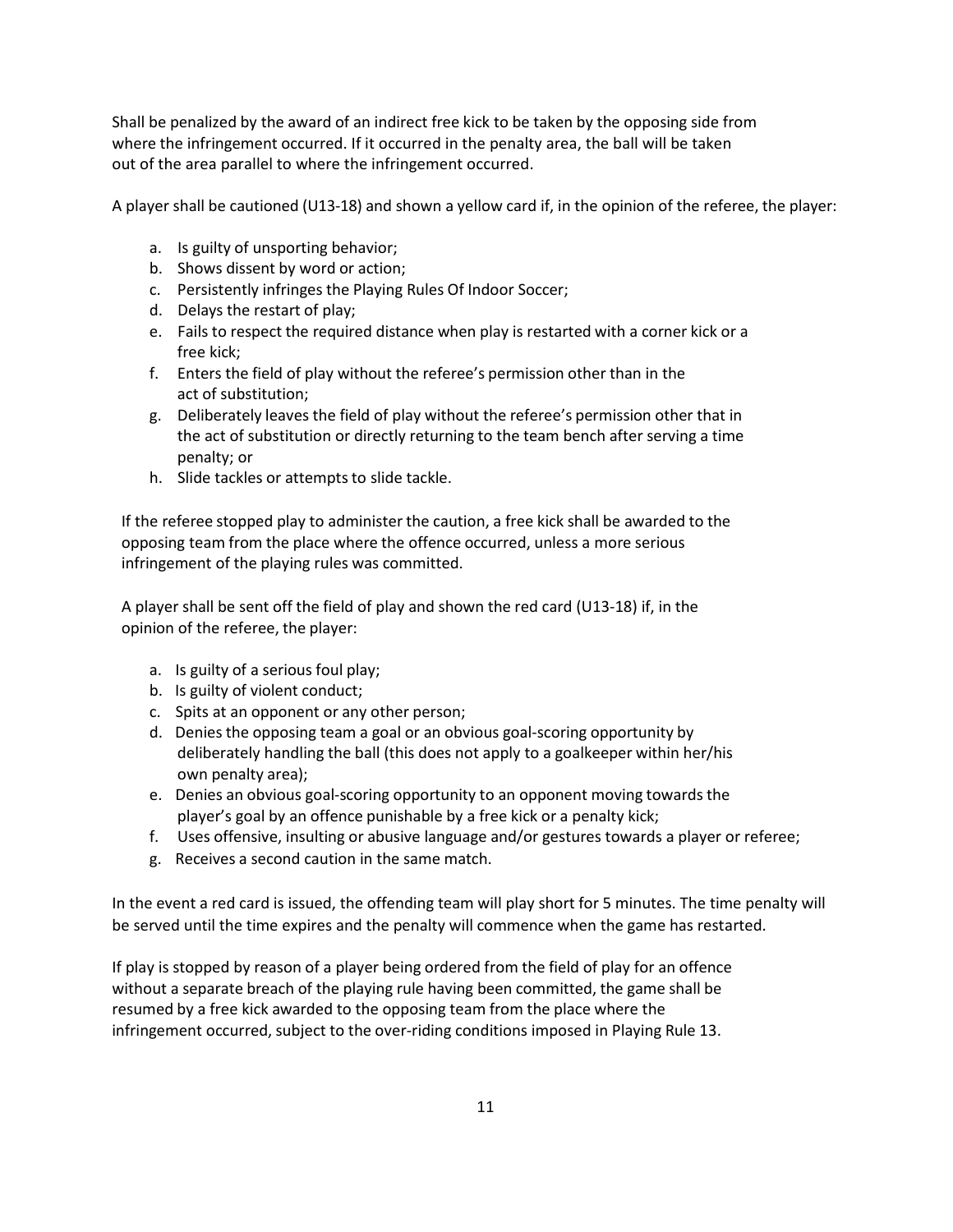#### **Rule 13: Free Kicks**

ALL FREE KICKS SHALL BE CLASSIFIED AS "INDIRECT" with the exception of the Penalty Kick (ie. a goal cannot be scored unless the ball has been played or touched by a player other than the kicker before passing through the goal).

When a player is taking a free kick inside the player's own penalty area, all of the opposing players shall be at least five (5) meters from the ball and shall remain outside the penalty area until the ball has been kicked out of the area. The ball shall be in play immediately when it is kicked directly beyond the penalty area. The goalkeeper shall not handle the ball, in order to kick it into play. If the ball is not kicked directly into play, beyond the penalty area, the kick shall be retaken.

When a player is taking a free kick outside the player's own penalty area, all of the opposing players shall be at least five (5) meters from the ball, until it is in play, unless they are standing on their own goal line, between the goal posts. The ball shall be in play when it is kicked and moves.

If a player of the opposing team encroaches into the penalty area, or within five (5) meters of the ball, as the case may be, before a free kick is taken, the referee shall delay the taking of the kick, until the playing rule is complied with.

The ball must be stationary when a free kick is taken, and the kickershall not play the ball a second time until it has been touched or played by another player.

Notwithstanding any other reference in these playing rules to the point from which a free kick is to be taken:

1. Any free kick awarded to the defending team, within its own penalty area, may be taken from any point within the penalty area.

#### **Infringements/Sanctions:**

If the kicker, after taking the free kick, plays the ball a second time before it has been touched or played by another player, a free kick shall be taken by a player of the opposing team from the spot where the infringement occurred. If the offence is committed by a player in the opponents' goal area, the free kick shall be taken from any point within the goal area.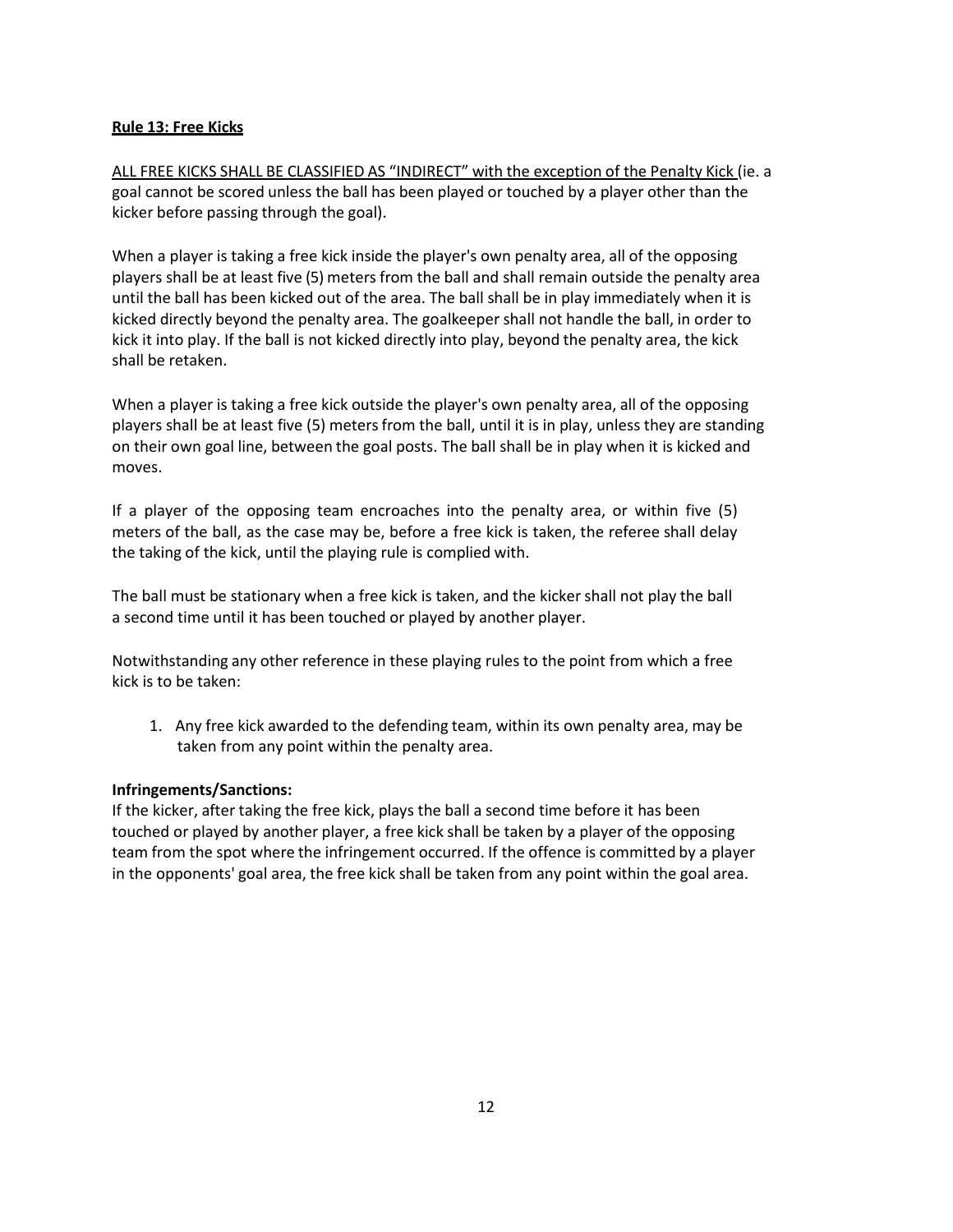# <span id="page-13-0"></span>**Rule 14: Penalty Kick**

A penalty kick shall be taken from the penalty spot by a player on the field at the time of the infraction.

In the event a playoff match requires a winner and the game is tied after regulation time, kicks from the penalty mark are to be used as follows:

- 1. All dressed players (excluding any players who were dismissed) shall be eligible players to take part in the taking of Kicks from the Penalty Mark.
- 2. When a team finishes the match with a greater number of players than its opposing team, that team shall reduce its numbers to equate with that of its opposing team.
- 3. The referee shall choose the goal at which all of the kicks shall be taken.
- 4. The referee tosses a coin and the team whose captain wins the toss decides whether to take the first or second kick.
- 5. Both teams shall take 3 kicks which will be alternately taken by the teams.
- 6. If, before both teams have taken three kicks, one has scored more goals than the other could score, even if it were to complete its three kicks, no more kicks shall be taken.
- 7. If, after both teams have taken three kicks, both have scored the same number of goals, or have not scored any goals, kicks continue to be taken in the same order until one team has scored a goal more than the other from the same number of kicks.
- 8. Each kick is taken by a different player and all eligible players must take a kick before a player can take a second kick.
- 9. An eligible player may change places with the goalkeeper at any time when kicks from the penalty mark are being taken.

# <span id="page-13-1"></span>**Rule 15: Goal Kick**

When the opposing team kicks the ball over the goal line, the defending team is rewarded with a goal-kick. The opposing team must be clear of the penalty area and 5 metres from the ball. A goal may not be scored directly from a goal-kick.

# <span id="page-13-2"></span>**Rule 16: Corner Kick (U9-U18)**

When the ball crosses over the goal line, having last been played by the defending team, a member of the attacking team is awarded with a corner kick. A goal cannot be scored directly from a corner kick.